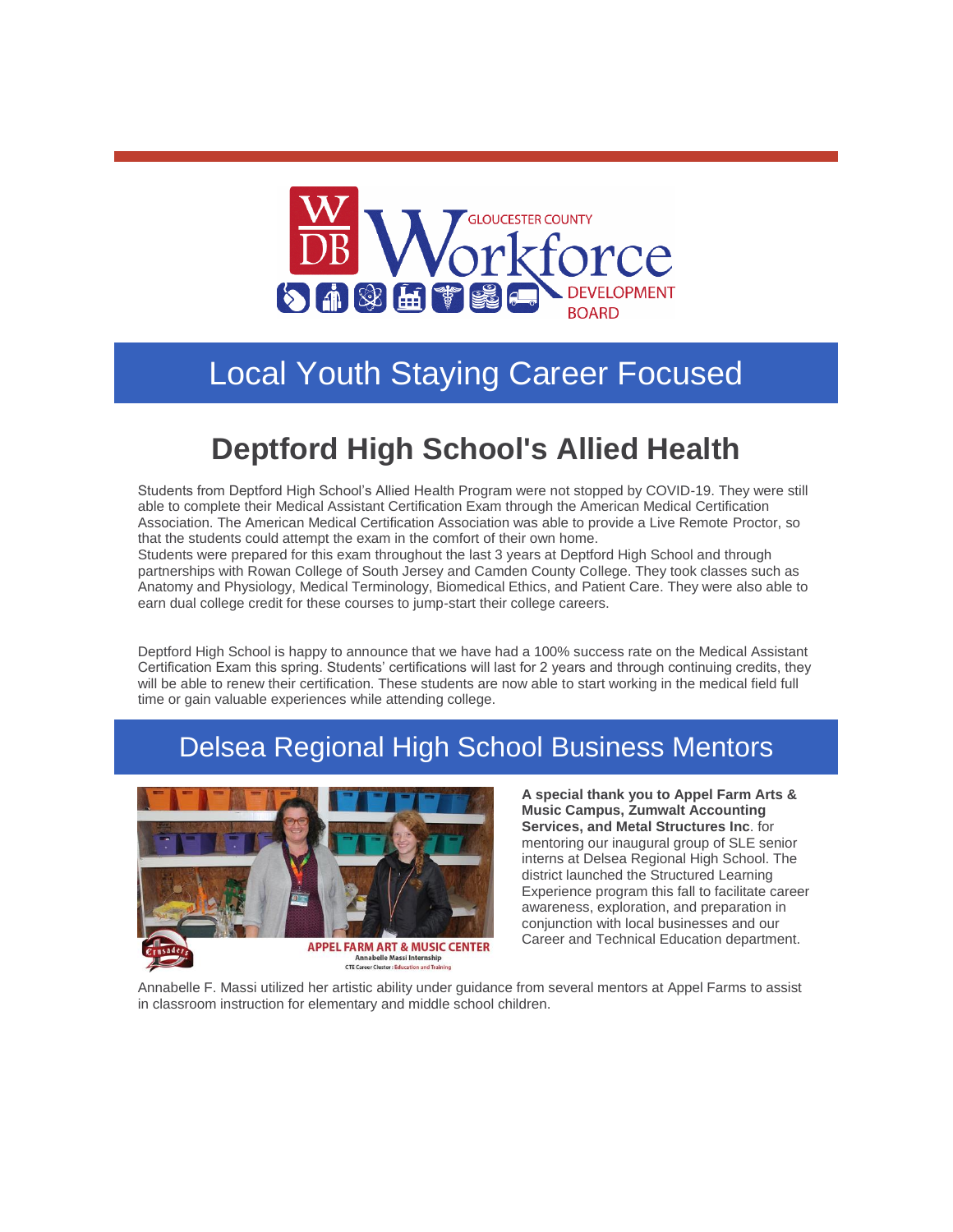



Leah Clemenson (above) worked under the supervision of L. Marie Zumwalt to improve her ability and understanding of accounting principles and software.

Josh Marshall's guidance from Martin Murray launched his career as an estimator for a manufacturing and engineering firm.

These experiences would not be possible without the willingness of businesses to invest in the future workforce. If your business is interested in providing

opportunities for future interns we would love to hear from you.

Please contact David Daigle Structured Learning Experience Coordinator, Delsea Regional High School Phone:(856) 694-0100 ext.373 or check out the program online at [delseacte.com](http://r20.rs6.net/tn.jsp?f=0017Uclc7DrZoT3emaNZKb34RKM_vsVR1riPXk2YP2p_8ihuM1dlfAIhRbI--D83Mi9Z6zO-m-ERBIP-vop4ngt42qIEXMVkijswW2p3dRC6Y0O92jVoYwnwhOuH8--pG0ahpWV0P6GLfKS2dMy-EjpdA==&c=RO1Zm0MDIhrN6xFqN2p6LCPFRbX3fiujNxh8uhizkEaY5HGN1bn-zw==&ch=EukWNLDMESc9c_G8T7S_UhUVbP7tAIsCuBbWe2QFAs2E-sYplgE8dA==)

## Youth Education and Career Center

The Youth Education and Career Center (YECC) is a program developed by the Workforce Development Board for out of school youth between the ages of 16 to 24. The youth not only participate in the high school equivalency program but also in work and vocational experiences.

There were twenty out of school youth that received their High School Equivalency (HSE) Diploma by participating in the Youth Education and Career Center (YECC). The youth that participated in the program face tough challenges in achieving their first step on the career ladder - getting the high school diploma. Though the diploma ceremony was canceled because of COVID-19, small ceremonies at each of the graduates' homes were delivered by the staff of the YECC.

"We want to congratulate these youth for a job well done, and to remind them that their journey is just beginning - to keep going despite the chaos," Heather Simmons, Freeholder Liaison to the Workforce Development Board.

 $\bullet\bullet\bullet$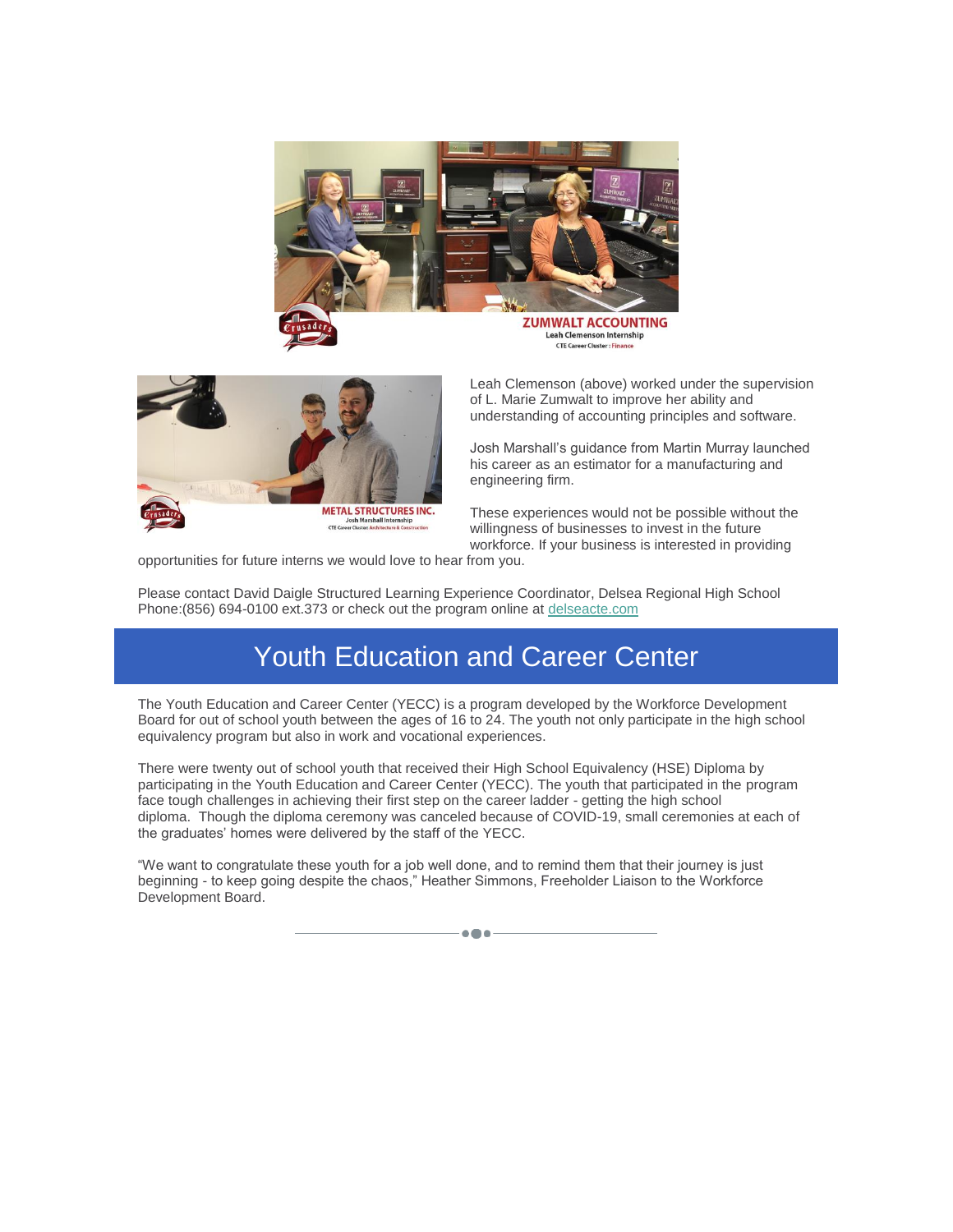

Review job openings and find out more about the American Job Center by texting Gloucester to 56512

**FOR EMPLOYERS to post your job openings contact JaNea Wilson at: 856-384-3763 or email: [janea.wilson@dol.nj.gov](mailto:janea.wilson@dol.nj.gov)**

Presented by the Gloucester County Board of Chosen Freeholders Freeholder Director - Robert M. Damminger Deputy Director - Frank J. DiMarco Freeholder Freeholder Liaison - Heather Simmons Lyman Barnes Dan Christy Jim Jefferson Jim Lavender Gloucester County is an equal opportunity/ ADA compliant government agency.



**DISABILITY JOB FAIR Thursday September 17, 2020 9:00 - 12:00 Rowan College of South Jersey GLOUCESTER COUNTY CAMPUS**

RSVP by clicking on the below e-mail button or call Bridget DiGiambattista at: 856-384-6963 when emailing or phoning, please report the number of position(s) available with brief description